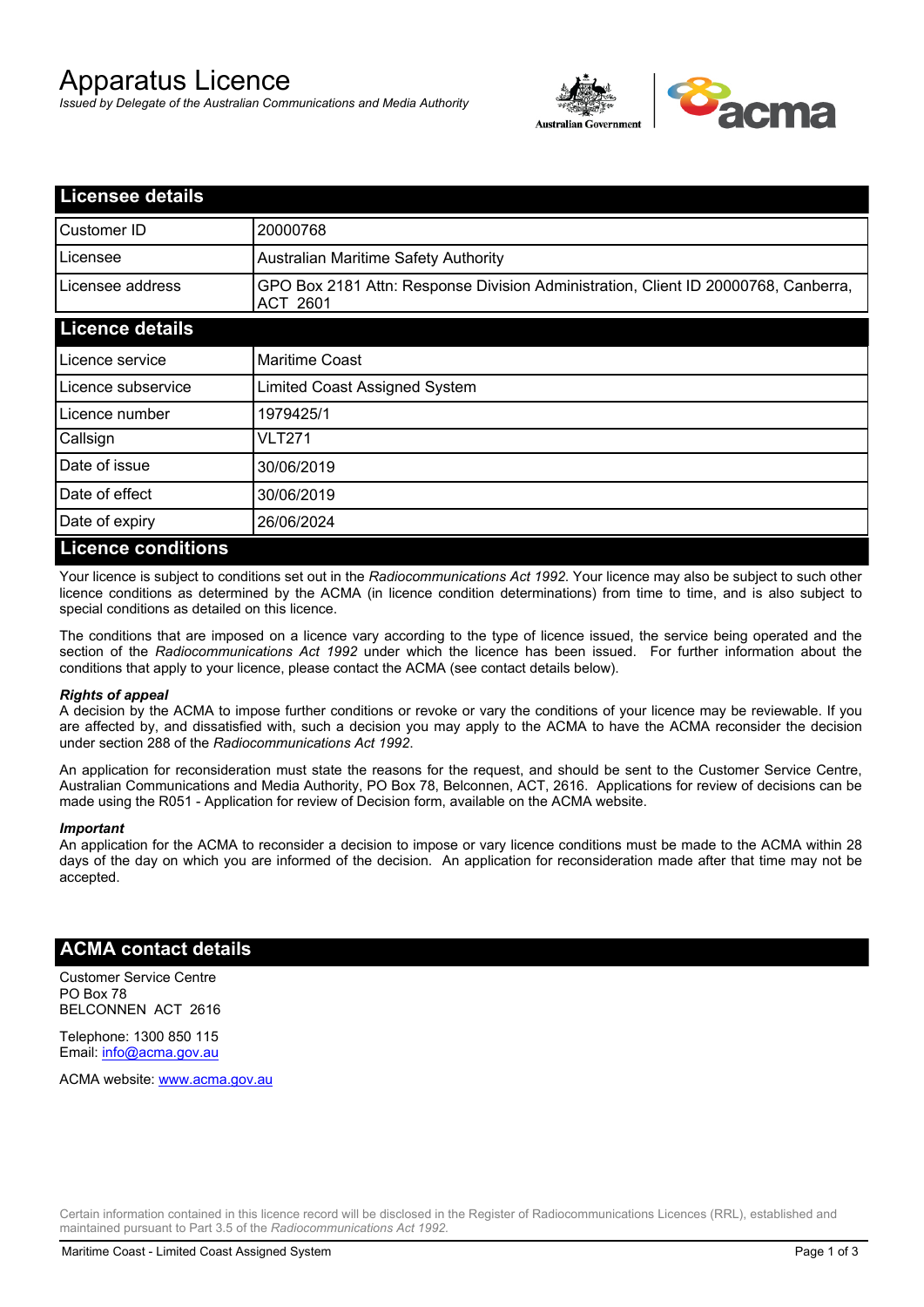# **Advisory Notes applying to licence no.: 1979425/1**

Conditions applicable to the operation of Limited Coast Assigned System authorised under this licence can be found in the Radiocommunications Licence Conditions (Apparatus Licence) Determination and the Radiocommunications Licence Conditions (Maritime Coast Licence) Determination. Copies of these determinations are available from the ACMA and from the ACMA home page (www.acma.gov.au).